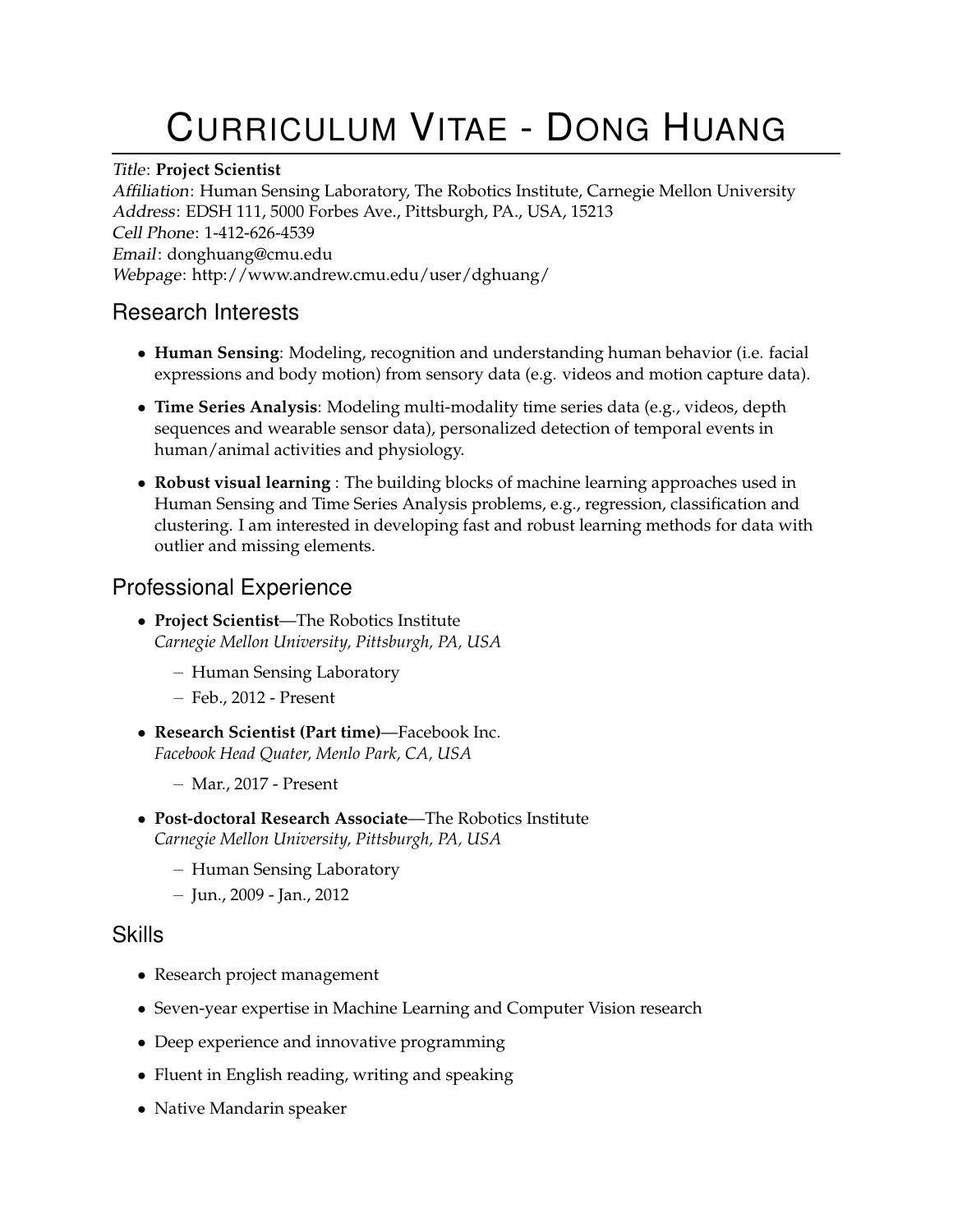# Education

- **Ph.D. degree**—Computer Science *University of Electronic Science and Technology of China, Chengdu, China*
	- Thesis: Dimensionality Reduction in High Dimensional Data
	- Supervisor: Professor Zhang Yi
	- Sep.,2005 Jun., 2009
- **M.S. degree**—Automation *University of Electronic Science and Technology of China, Chengdu, China*
	- Thesis: Error Calibration Algorithm in Spectrum Analyzers
	- Supervisor: Professor Ling Tong
	- Sep., 2002- Jun., 2005

#### Selected Publications

- **Dong Huang**, L. Han and F. De la Torre, Soft-Margin Mixture of Regression, IEEE Conference on Computer Vision and Pattern Recognition (CVPR), Accepted, 2017.
- Y. Yang, D. Zhang, **Dong Huang** and F. De la Torre, Learning Category-Specific 3D Shape Models from Weakly Labeled 2D Images, IEEE Conference on Computer Vision and Pattern Recognition (CVPR), Accepted, 2017.
- **Dong Huang**, R. Silveira and F. De la Torre, Robust Regression, IEEE Transactions on Pattern Analysis and Machine Intelligence (TPAMI), 38(2): 363-375, 2016.
- **Dong Huang**, S. Yao, Y. Wang and F. De la Torre, Sequential Max-Margin Event Detectors, European Conference on Computer Vision (ECCV), 2014.
- Y. Zhu, **Dong Huang**, S. Lucey and F. De la Torre, Complex Non-Rigid Motion 3D Reconstruction by Union of Subspaces, IEEE Conference on Computer Vision and Pattern Recognition (CVPR), 2014.
- **Dong Huang** and F. De la Torre, Facial Action Transfer with Personalized Bilinear Regression, European Conference on Computer Vision (ECCV), 2012.
- **Dong Huang**, R. Silveira and F. De la Torre, Robust Regression, European Conference on Computer Vision (ECCV), 2012.
- **Dong Huang**, M. Storer, F. De la Torre and H. Bischof, Supervised Local Subspace Learning for Continuous Head Pose Estimation, IEEE Conference on Computer Vision and Pattern Recognition (CVPR), 2011.
- **Dong Huang**, Y. Tian and F. De la Torre, Local Isomorphism to Solve the Pre-image Problem in Kernel Methods, IEEE Conference on Computer Vision and Pattern Recognition (CVPR), 2011.
- **Dong Huang**, K. Meyers, S. Henry, F. De la Torre and C. C. Horn, Computerized Detection and Analysis of Cancer Chemotherapy-induced Emesis in a Small Animal Model, Musk Shrew, Journal of Neuroscience Methods, 50(1693-1711), 2010.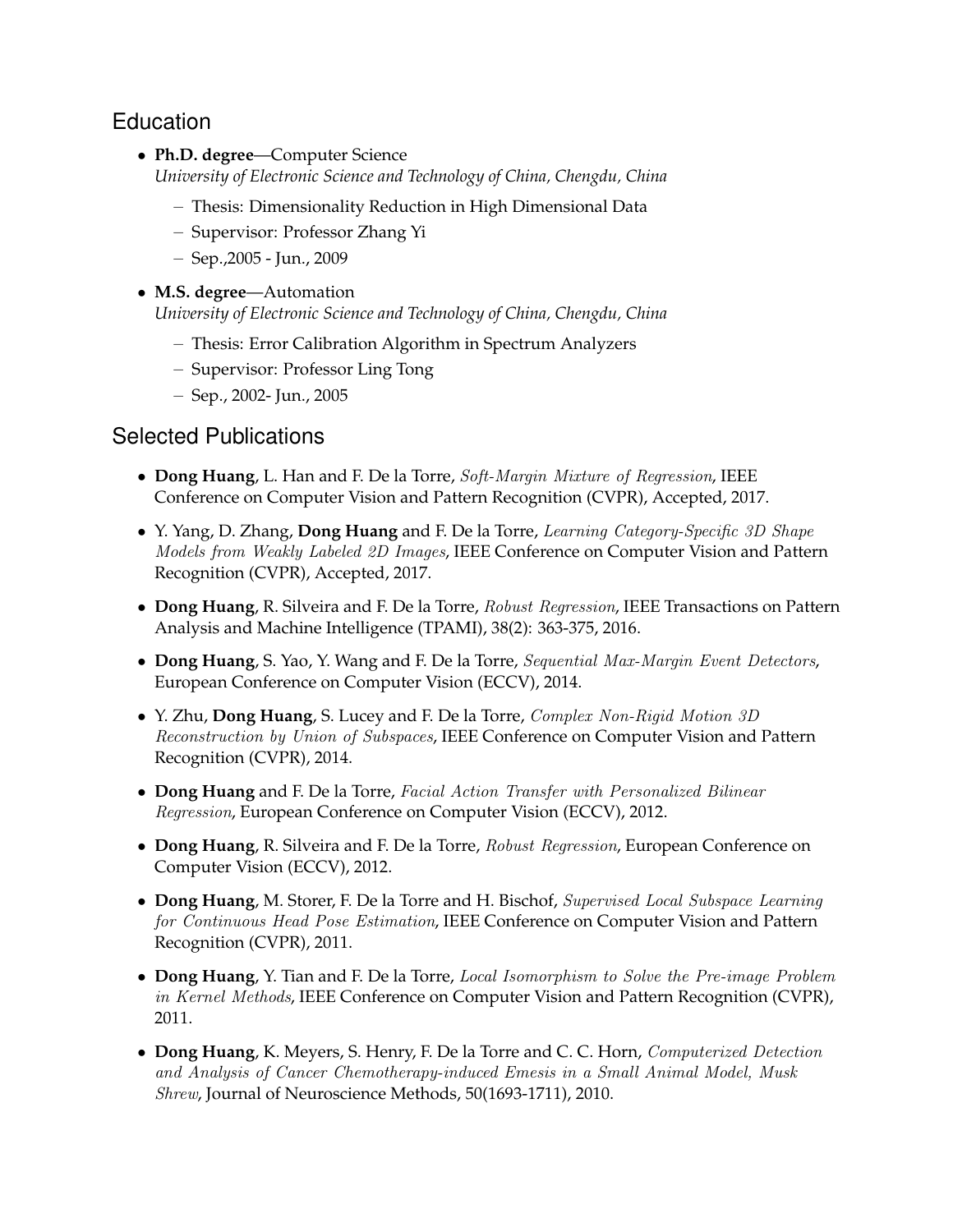- **Dong Huang** and Fernando De la Torre, Bilinear Kernel Reduced Rank Regression for Facial Expression Synthesis, European Conference on Computer Vision, (Oral), 2010.
- **Dong Huang**, Zhang Yi and Xiaorong Pu, Manifold Based Learning and Synthesis, IEEE Transactions on Systems, Man and Cybernetics - Part B, regular paper, 39(3):529-606, 2009.
- **Dong Huang**, Zhang Yi and Xiaorong Pu, A New Local PCA SOM Algorithm, Neurocomputing , 71:3544-3552. 2008.
- **Dong Huang** and Zhang Yi, Shape Recovery by A Generalized Topology Preserving SOM, Neurocomputing , 72: 573-580, 2008.
- **Dong Huang** and Zhang Yi, A New Incremental PCA Algorithm With Application to Visual Learning, Neural Processing Letters, 30(171-185), 2009.
- **Dong Huang**, Zhang Yi and Xiaorong Pu, Manifold Learning With Local Geometry Preserving and Global Affine Transformation. IEEE International Conferences on Cybernetics & Intelligent Systems (CIS) and Robotics, Automation & Mechatronics (RAM) (CIS-RAM 2008), 1178-1192, 2008.
- **Dong Huang** and Xiaorong Pu, A Kernel View of Manifold Analysis for Face Images. IEEE International Conference on Intelligent System and Knowledge Engineering (ISKE2008), 650-655, 2008.
- **Dong Huang**, Huizhong Qiu and Zhang Yi, Local-Bandwidth Mean Shift Segmentation of MR Images Using Nonlinear Diffusion. Dynamics of Continuous, Discrete and Impulsive systems, Series A: Mathematical Analysis, Vol. 14(S1) 737-741, 2007.

# Selected Projects

• Affective state estimation from wearable sensors: Phase 0 01/27/2017-03/31/2017

Sony Corporation (Private Company) PI: **Dong Huang**, RI, CMU My Role: Principal Investigator. Responsible for managing the research progress on data analysis, design machine learning techniques and report to Sony.

Understanding and detecting human affective state is the vital step for improving quality of life and personalized product services. This project aims to develop core technologies of advanced affective state estimation (e.g. stress, concentration, joy etc.) by vital sensors (e.g. ECG/HR, GSR, BP, EEG). The CMU team will integrate cutting-edge technologies of device, psychology, and machine learning towards advanced affective state estimation.

• STTR Phase I: Wearable system for mining Parkinson's disease symptom states in an ambulatory setting 01/01/2016-12/30/2017 National Science Foundation co-PI: **Britta Ulm**, Abililife Inc. co-PI: **Dong Huang**, RI, CMU

My Role: co-Principal Investigator. Responsible for managing the research progress on data analysis, design machine learning techniques and report to National Science Foundation and Abililife Inc.

AbiliLife developed, manufactured, and started commercialization of the CALIBRACE, used to improve Parkinson's patients' posture and balance. This grant is to instrument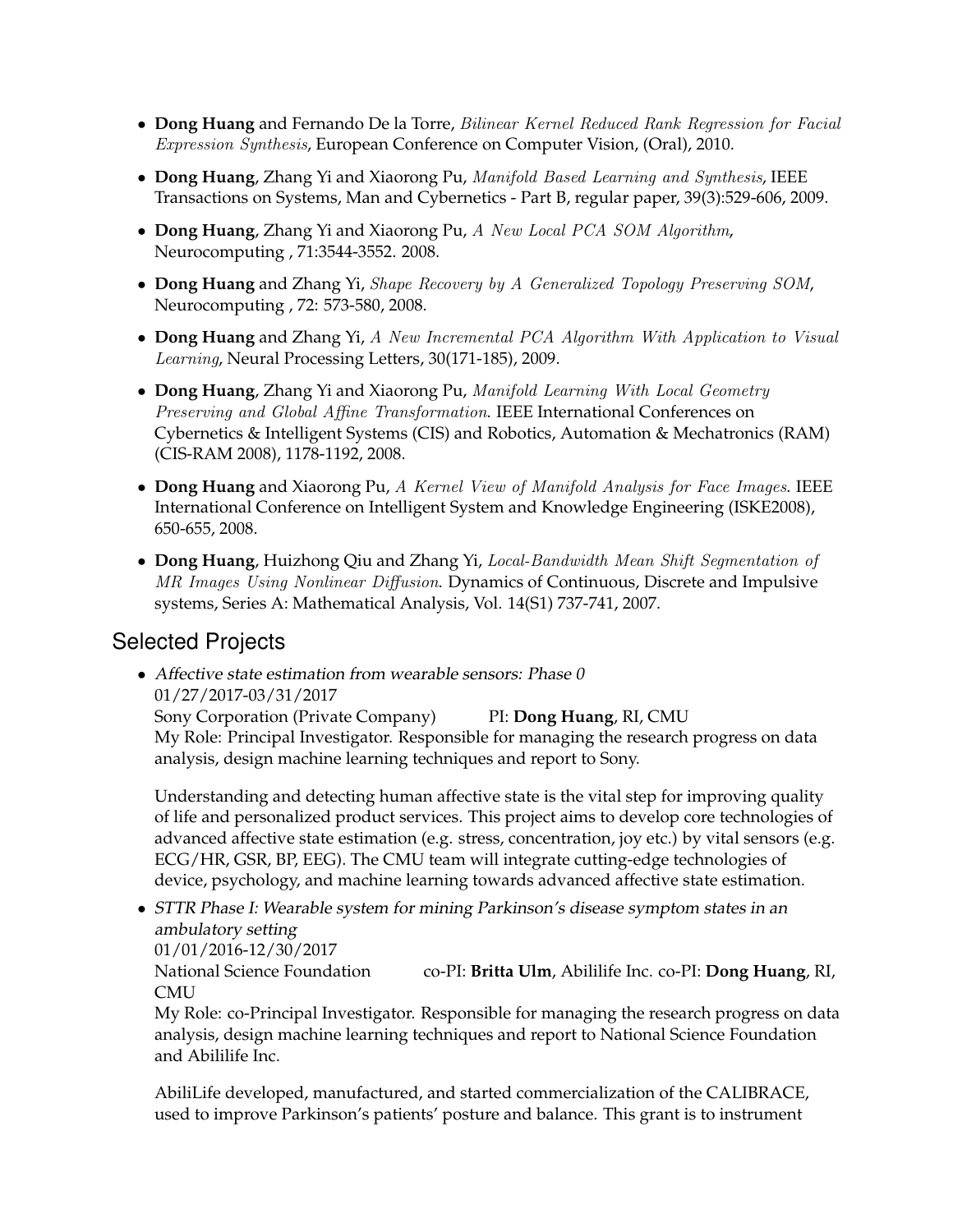CALIBRACE with six sensors and machine learning techniques to further improve Patients' health. The chosen sensors are a plethysmography band to measure breathing rate; an accelerometer for changes in an individual's position; a gyroscope for an individual's physical orientation; a heart rate monitor; a body temperature monitor; and a microphone. The sensors will be integrated into the CALIBRACE using known cut and sew techniques to create the SmartCALIBRACE. Data will be collected from the SmartCALIBRACE and observational logs. These data will be analyzed through machine learning algorithms, developed by the Human Sensing Lab at CMU. The data collected from the six sensors may be used in combination or individually to detect symptoms of ParkinsonŠs disease, such as tremors, bradykinesia, postural instability, or falling. Based on automatic evaluation of patient's posture, SmartCALIBRACE will communicate to the patients and caretakers if the risk of falling has increased, through a personalized algorithm output for each patient. The fall detection feature presents an enormous commercialization opportunity and expands the market from our initial focus on Parkinson's patients to the global senior care industry, where falls can be costly and deadly. However, the team notes that appropriate sensor data may not be found to adequately predict falling; if this is the case, the team will evaluate all of the data collected in Phase I and determine which symptom of Parkinson's disease is most viable to address as development proceeds. In the final product, the algorithm findings will be communicated to the Parkinson's patient or caretaker through an app, web portal, or haptic feedback. AbiliLife's eventual goal is to provide a more holistic view of Parkinson's disease by expanding the number of detectable symptoms.

• Face De-Identification for Research and Clinical Use 09/01/2014-08/31/2016 National Institutes of Health PI: **Dong Huang**, RI, CMU

My Role: Principal Investigator. Responsible for managing the research progress, design machine learning techniques and report to National Institutes of Health.

Recent advances in clinical research requires image and video data of people for either immediate inspection or storage and subsequent analysis. For instance, cameras are used to monitor the elderly in an independent living facility, and algorithms are developed to automatically extract behavioral information to aid physicians in assessing care needs. In order to advance the development of algorithms to analyze video sequences recorded by such systems, sharing of the data with other researchers is crucial. These new trend, however, ignites concerns about the privacy of people identifiable in the scene. In particular, privacy concerns of patients visible and identifiable within the data make this task difficult. These privacy concerns have become the barriers for the widespread use of on videos in health-related behavioral and social science research. To address these concerns, we develop automated methods to de-identify individuals in these videos. Existing methods for de-identification tends to destroy all information involving the individuals by distorting or blurring the face images of the subjects. These methods do not preserve the facial actions of the subjects that contain the valuable information for behavioral and medical studies. In contrast, our advanced face de-identification algorithms are able to obscure the identity of the subject without obscuring the action (i.e. preserving the facial expression that may reveal of a particular medical condition). Our system will be developed by an interdisciplinary team of computer and behavioral scientists, and it will be made available to the medical community.

• A Wearable System for Home-monitoring of Chronic Movement Disorders: Cost-effective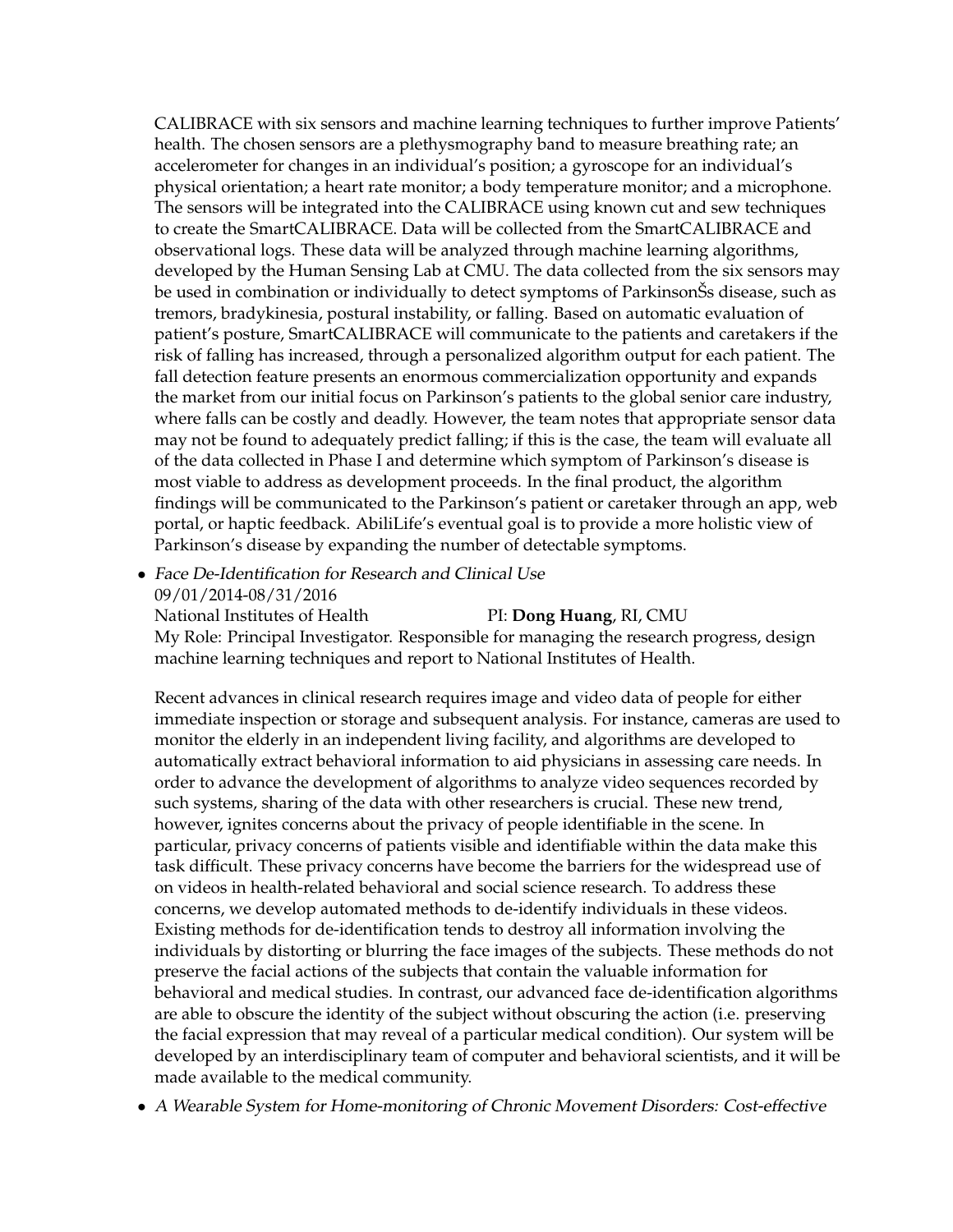Solution to Frequent Clinic Visits 09/01/2013-08/31/2015 Highmark (Private company) PI: Jessica Hodgins, RI, CMU My Role: Investigator. Responsible for developing machine learning techniques for tremor and dyskinesia detection from accelerometer data.

Chronic neurodegenerative movement disorders like ParkinsonŠs disease (PD) pose a serious threat to the elderly population. As many as one million Americans (mostly aged 65 or older) live with PD, which is more than the combined number of people diagnosed with multiple sclerosis, muscular dystrophy and Lou Gehrig's disease. The combined direct and indirect cost of Parkinson's disease, including treatment, social security payments and lost income from inability to work, is estimated to be nearly \$25 billion per year in the United States alone. One of the major contributors to these costs is the requirement for periodic assessment of the motor symptoms which is performed during clinic visits. In addition to the cost, there are several shortcomings of this current state-of-the-art, including, a) inconvenience of the patients and most importantly, b) the subjectiveness of the motor symptom assessment tests. In this project, we propose to build a wearable system consisting of a set of low-cost wearable accelerometers and a first-person camera to detect and quantitatively assess the severity of the motor symptoms during daily living environments. This patient-centric system will not only reduce the requirement for frequent clinic-visits but also allow the neurologists to track patientŠs medication cycles which could be very useful to administer more effective personalized care as well as decide good candidates for surgical interventions like deep brain stimulation (DBS). Such a system also has the potential to alert the patients to seek hospital care when the severity of the symptoms threatens their safety.

• Video De-identification in the Automobile Environment 02 / 2014- 01 / 2015 Federal HighWay Administration(FHWA) PI: Fernando De La Torre, RI,

CMU

My Role: Technical lead, Designing machine learning methods and core algorithms, Managing technical reports, project inspections and the team, Primary liaison with sponsors.

Studying naturalistic driver behaviors is a fundamental step to understand when and how accidents occur, and improve driving safety. The Second Strategic Highway Research Program (SHRP 2) has launched the Naturalistic Driving Study (NDS) to investigate the underlying causes of highway crashes and congestion. In this study, videos of approximately 3,100 drivers were collected across six states in the United States. The recorded videos capture drivers' head pose and facial movements that provide vital cues to assess drivers' status and awareness. In order to advance the automatic analysis of drivers' videos, sharing the data with researchers is crucial. However, privacy issues prevent such sharing with the research community. To address this problem, we are developing a video face masking system (based on my ECCV2012 paper) to remove the drivers' identifiable facial features, while preserving the information related to driving e.g., the head pose, eye gaze, and facial actions.

• Human Pose and Motion Behavior Pattern Analysis with Frontal View 05/2012-12/2012.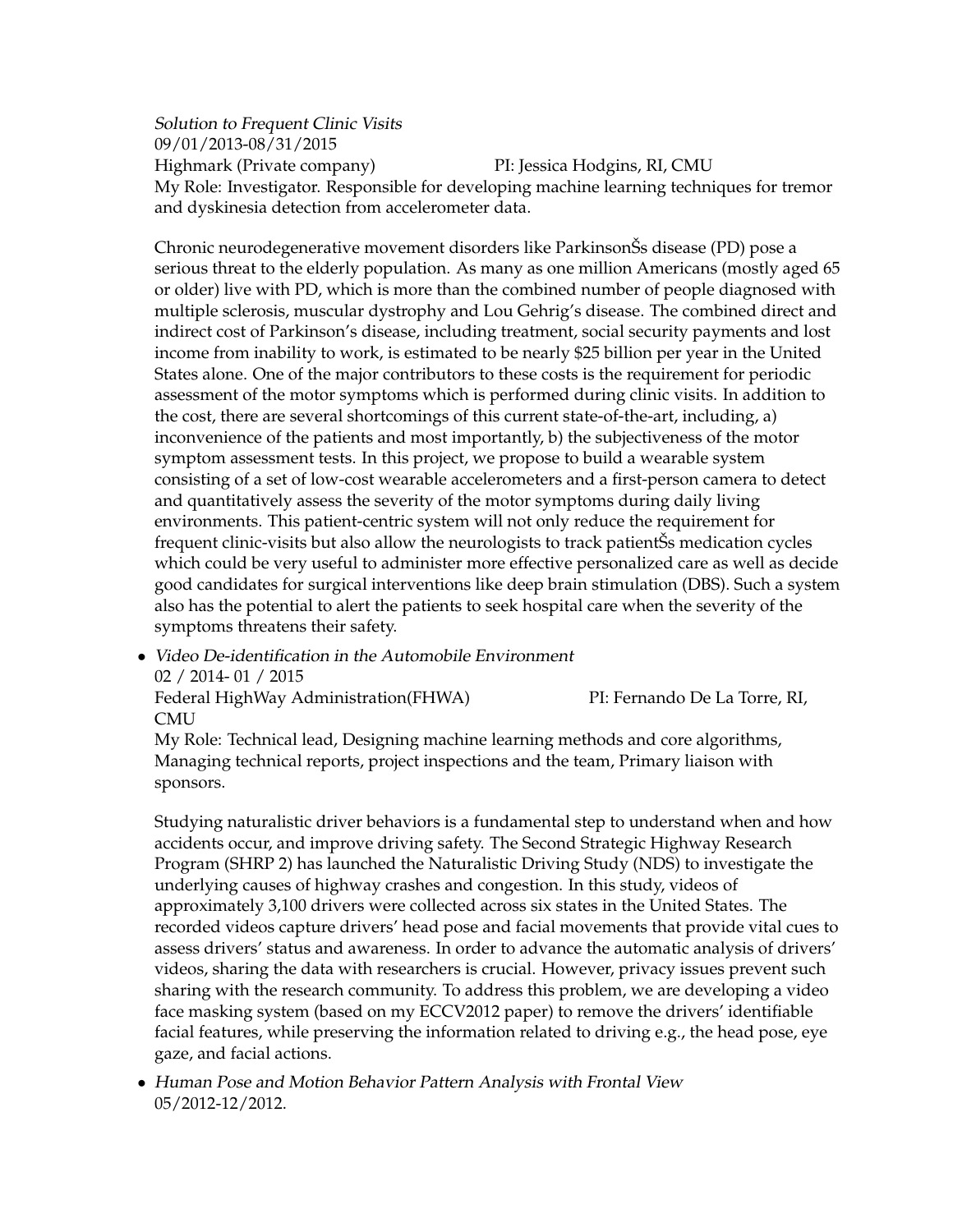Samsung Electronics Inc. PI: Fernando De La Torre, RI, CMU My Role: Technical lead, Designing machine learning methods and core algorithms, Managing technical reports, project inspections and the team, Primary liaison with sponsors.

Real-time action recognition is a core technique for the future interactive home appliances, physical exercises assistant system and physiotherapy. In a two-year collaboration with Samsung, we developed novel algorithms that simultaneously find temporal intervals and types of body actions. Based on these algorithms, we developed a Microsoft Kinect-based system can recognize upto 50 daily actions such as physical exercises (e.g., walking, jumping, crutching), sports (e.g., football kicking and baseball swing) and arm gestures.

• GM-CMU Vehicular Information Technology Collaborative Research Lab 01/2009-12/2015 General Motors Inc. The PI: Raj Rajkumar, ECE, CMU

My Role: Managing technical reports, project inspections and the team, Primary liaison with sponsors.

The amount of time with Eyes-Off-The-Road (EOTR) of the driver has increased by up to 400%, due to the use of cell phone, eating/drinking and fatigue. Developing an automatic monitoring system for eye gaze is crucial to driving safety. However, due to the different height, facial features, seat positions of drivers and unknown illumination condition, eye gaze detection is extremely difficult. To address these difficulties, we developed novel facial feature localization, geometric calibration and facial feature detection approaches, and successfully built a reliable real-time driver EOTR classifying system. We are currently working with GM for systematic evaluation and improvements.

• Computerized Detection and Analysis of Cancer Chemotherapy-induced Emesis in a Small Animal Model, Musk Shrew 01/10/2009-01/06/2010 Hillman Cancer Center-Research Pavilion PI: Charles C. Horn, University of Pittsburgh

My Role: Technical lead from CMU, Designing and implementing computer vision methods and algorithms, Managing technical reports, Primary liaison with sponsors.

Vomiting is a common side effect of cancer chemotherapy and many drug treatments and diseases. Understanding and suppressing such side-effects in animal study are crucial to the clinical treatment and well-being of cancer patients. Traditional approach requires direct observation of the animals, which is time consuming and often lacks temporal precision. In collaboration with Hillman Cancer Center at University of Pittsburgh, we developed novel algorithms that automatically detect and characterize emetic episodes of musk shrews induced by the cancer chemotherapy agent cisplatin. The findings of the work has been published in Journal of Neuroscience Methods in 2010.

# **Patents**

• Video Face De-Identification Patent No. pending Carnegie Mellon University and Federal Highway Administration Inventors: **Dong Huang** (contribution 30%), Fernando De la Torre, Jeffrey F. Cohn, Xuehan Xiong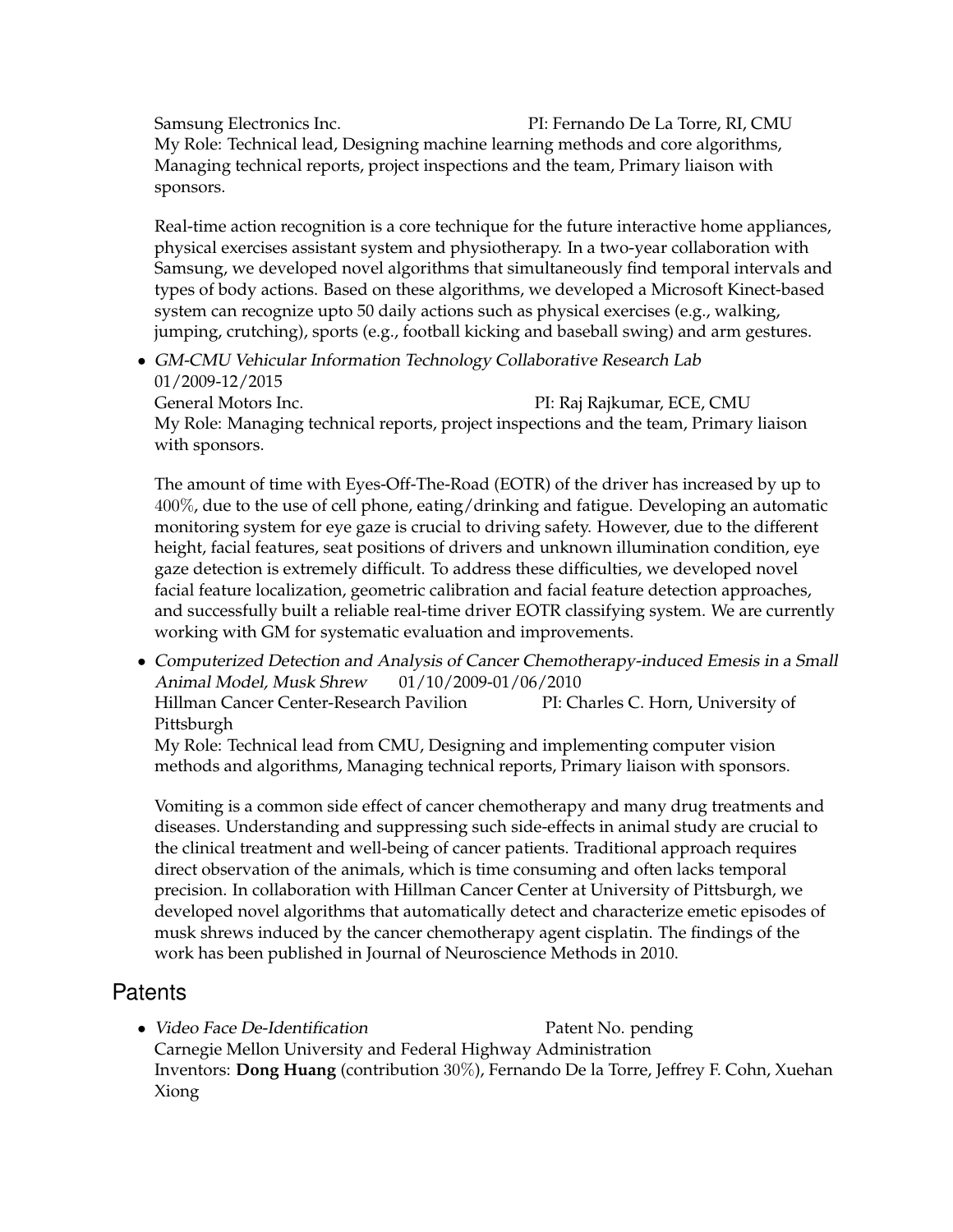• Driver Gaze Detection System Patent No. P024137-GMC12201 Carnegie Mellon University and General Motors Inc. Inventors: **Dong Huang** (contribution 25%), Fernando De la Torre, Wende Zhang, Dan Levi

#### Invention Disclosures

- Video Face De-Identification Carnegie Mellon University Inventors: **Dong Huang**, Fernando De la Torre, Jeffrey F. Cohn, Gines Hidalgo Martinez
- Automatic Face Editing Carnegie Mellon University Inventors: **Dong Huang**, Fernando De la Torre, Shitong Yao
- Photo-realistic Face Transfer Carnegie Mellon University Inventors: **Dong Huang**, Fernando De la Torre, Javier Lopez, Marc Estruc
- Photo-realistic Facial Expression Synthesis Carnegie Mellon University Inventors: **Dong Huang**, Fernando De la Torre

# Professional Services

- Faculty Reviewer of Admission Committee for Master program in Computer Vision (MSCV), Year 2015, Year 2016; Carnegie Mellon University.
- Invited Reviewer of International Journals: Institute of Electrical and Electronics Engineers(IEEE) Transaction(Trans.) on Pattern Analysis and Machine Intelligence; IEEE Trans. Circuits and Systems for Video Technology; IEEE Trans. Systems, Man, and Cybernetics, Part B; Pattern Recognition;IEEE Trans. Cybernetics; Computers and Graphics
- Invited Reviewer of International Conferences: Computer Vision and Pattern Recognition, European Conference on Computer Vision, Asian Conference on Computer Vision

# Other Professional Activities

- Invited Talk at the People Image Analysis (PIA) Consortium Workshop, Carnegie Mellon University, 2013
- Invited Talk at VASC seminar, Carnegie Mellon University, 2010
- Oral presentation at European Conference on Computer Vision, Greece, 2010.

# **References**

- Fernando De la Torre, Ph.D., Associate Research Professor of Robotics Institute, Carnegie Mellon University, USA, E-mail: ftorre@cs.cmu.edu
- Jeffrey Cohn, Ph.D., Professor of Psychology and Psychiatry, University of Pittsburgh, USA, E-mail: jeffcohn@pitt.edu
- Jessica Hodgins, Ph.D., Professor, Computer Science and Robotics, Carnegie Mellon University, USA, E-mail: jkh@cs.cmu.edu